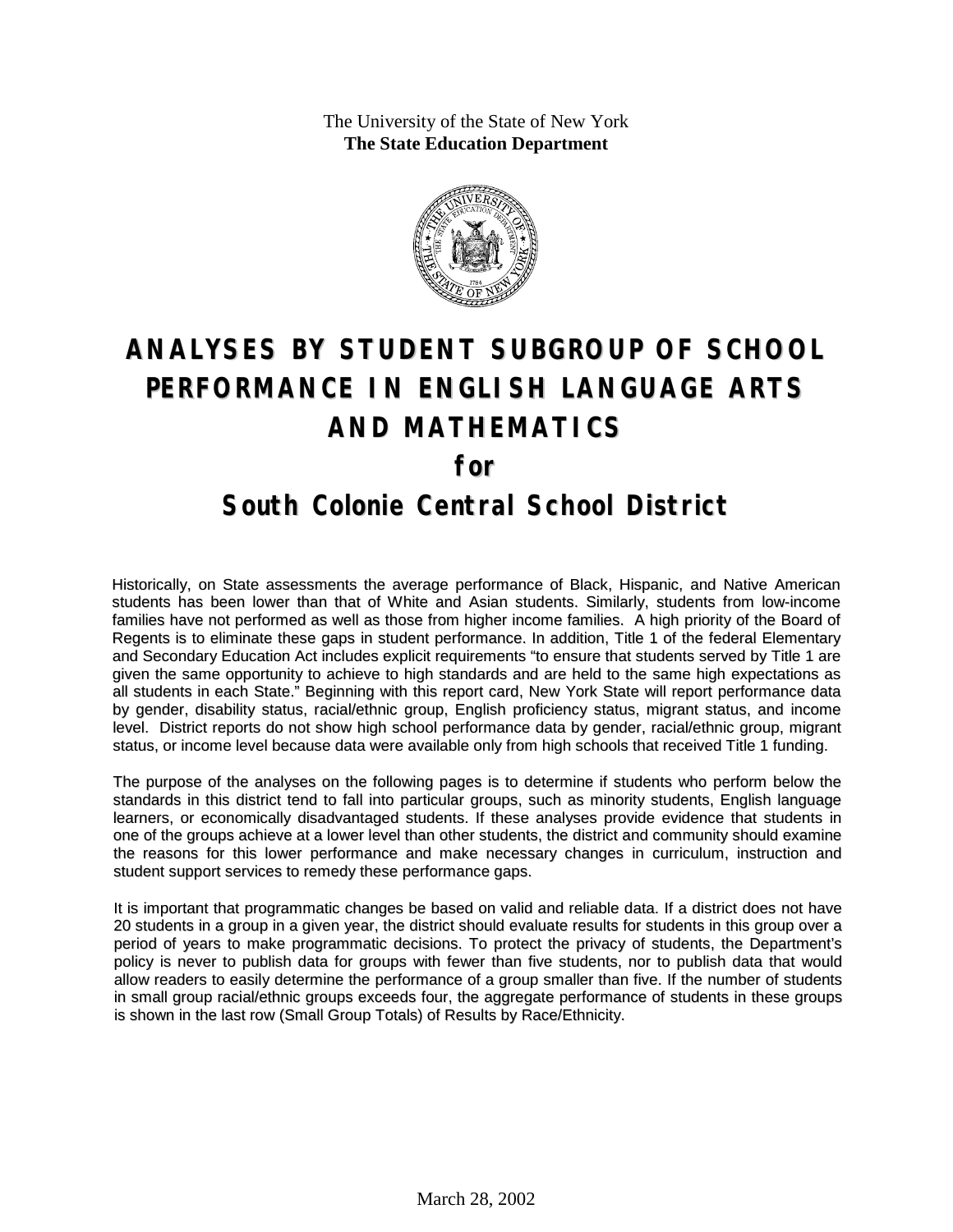## **Elementary English Language Arts**

A description of the performance levels and summary results for all general-education students and all students with disabilities can be found in the *Overview* of the New York State Report Card.

|                                       | <b>Counts of Students</b> |                   |                             |             |                |                 |             |             |                  | <b>Percentages</b><br>of Tested |  |
|---------------------------------------|---------------------------|-------------------|-----------------------------|-------------|----------------|-----------------|-------------|-------------|------------------|---------------------------------|--|
| <b>Student Subgroup</b>               |                           | <b>Not Tested</b> |                             |             |                | <b>Students</b> |             |             |                  |                                 |  |
|                                       | <b>ALT</b>                | <b>ELL</b>        | No<br>Valid<br><b>Score</b> | Level<br>1  | Level<br>2     | Level<br>3      | Level<br>4  | Total       | Level<br>$2 - 4$ | Level<br>$3 - 4$                |  |
| Results by Race/Ethnicity             |                           |                   |                             |             |                |                 |             |             |                  |                                 |  |
| American Indian/Alaskan<br>Native     | $\mathbf 0$               | 0                 | $\mathbf 0$                 | $\mathbf 0$ | $\mathbf{1}$   | 2               | 2           | 5           | 100%             | 80%                             |  |
| <b>Black</b>                          | 0                         | 0                 | $\mathbf{1}$                | 1           | 11             | 10              | 5           | 27          | 96%              | 56%                             |  |
| Hispanic                              | 0                         | 0                 | 0                           | 0           | 2              | 1               | 2           | 5           | 100%             | 60%                             |  |
| Asian or Pacific Islander             | $\mathbf 0$               | 0                 | $\mathbf{1}$                | 1           | $\overline{2}$ | 10              | 4           | 17          | 94%              | 82%                             |  |
| White                                 | $\mathbf{1}$              | 0                 | 6                           | 18          | 79             | 204             | 103         | 404         | 96%              | 76%                             |  |
| Total                                 | $\mathbf{1}$              | 0                 | 8                           | 20          | 95             | 227             | 116         | 458         | 96%              | 75%                             |  |
| Small Group Totals (s)                | 0                         | 0                 | $\pmb{0}$                   | $\pmb{0}$   | 0              | $\mathbf 0$     | 0           | 0           | 0%               | 0%                              |  |
| Results by Gender                     |                           |                   |                             |             |                |                 |             |             |                  |                                 |  |
| Female                                | $\mathbf{1}$              | 0                 | $\mathbf{1}$                | 10          | 40             | 103             | 69          | 222         | 95%              | 77%                             |  |
| Male                                  | 0                         | 0                 | 7                           | 10          | 55             | 124             | 47          | 236         | 96%              | 72%                             |  |
| Total                                 | $\mathbf{1}$              | 0                 | 8                           | 20          | 95             | 227             | 116         | 458         | 96%              | 75%                             |  |
| Results by English Proficiency Status |                           |                   |                             |             |                |                 |             |             |                  |                                 |  |
| <b>English Proficient</b>             | $\mathbf{1}$              | 0                 | 8                           | 20          | 95             | 227             | 116         | 458         | 96%              | 75%                             |  |
| <b>Limited English Proficient</b>     | 0                         | 0                 | $\mathbf 0$                 | $\mathbf 0$ | $\mathbf 0$    | $\mathbf 0$     | $\mathbf 0$ | $\mathbf 0$ | 0%               | 0%                              |  |
| Total                                 | $\mathbf{1}$              | 0                 | 8                           | 20          | 95             | 227             | 116         | 458         | 96%              | 75%                             |  |
| Results by Income Level               |                           |                   |                             |             |                |                 |             |             |                  |                                 |  |
| Economically<br>Disadvantaged         | $\mathbf 0$               | 0                 | $\mathbf{1}$                | 8           | 30             | 29              | 13          | 80          | 90%              | 53%                             |  |
| Not Disadvantaged                     | $\mathbf{1}$              | 0                 | $\overline{7}$              | 12          | 65             | 198             | 103         | 378         | 97%              | 80%                             |  |
| Total                                 | $\mathbf{1}$              | 0                 | 8                           | 20          | 95             | 227             | 116         | 458         | 96%              | 75%                             |  |
| <b>Results by Migrant Status</b>      |                           |                   |                             |             |                |                 |             |             |                  |                                 |  |
| <b>Migrant Family</b>                 | 0                         | 0                 | 0                           | $\mathbf 0$ | $\mathbf 0$    | $\mathbf 0$     | 0           | 0           | 0%               | 0%                              |  |
| Not Migrant Family                    | $\mathbf{1}$              | 0                 | 8                           | 20          | 95             | 227             | 116         | 458         | 96%              | 75%                             |  |
| Total                                 | $\mathbf{1}$              | 0                 | 8                           | 20          | 95             | 227             | 116         | 458         | 96%              | 75%                             |  |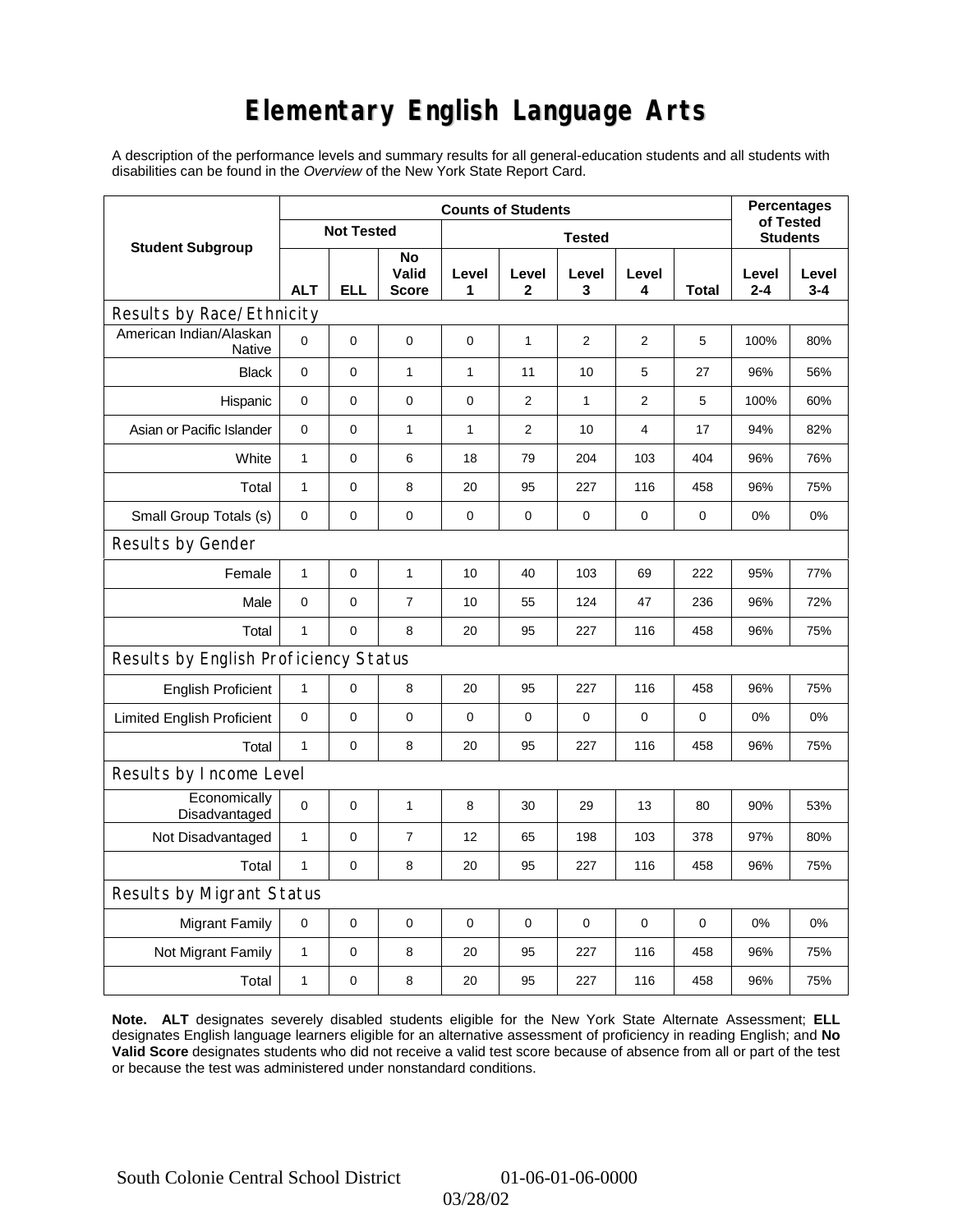## **Elementary Mathematics**

A description of the performance levels and summary results for all general-education students and all students with disabilities can be found in the *Overview* of the New York State Report Card.

|                                       | <b>Counts of Students</b> |                   |                             |              |                |                |             |                 | <b>Percentages</b><br>of Tested |                  |
|---------------------------------------|---------------------------|-------------------|-----------------------------|--------------|----------------|----------------|-------------|-----------------|---------------------------------|------------------|
| <b>Student Subgroup</b>               |                           | <b>Not Tested</b> |                             |              |                |                |             | <b>Students</b> |                                 |                  |
|                                       | <b>ALT</b>                | <b>ELL</b>        | No<br>Valid<br><b>Score</b> | Level<br>1   | Level<br>2     | Level<br>3     | Level<br>4  | Total           | Level<br>2-4                    | Level<br>$3 - 4$ |
| Results by Race/Ethnicity             |                           |                   |                             |              |                |                |             |                 |                                 |                  |
| American Indian/Alaskan<br>Native     | 0                         | $\mathbf 0$       | $\mathbf 0$                 | $\mathbf 0$  | $\mathbf 0$    | 3              | 2           | 5               | 100%                            | 100%             |
| <b>Black</b>                          | $\mathbf{1}$              | 0                 | 0                           | $\mathbf{1}$ | $\overline{7}$ | 8              | 10          | 26              | 96%                             | 69%              |
| Hispanic                              | 0                         | $\mathbf 0$       | 0                           | 0            | $\mathbf 0$    | 2              | 3           | 5               | 100%                            | 100%             |
| Asian or Pacific Islander             | $\mathbf{1}$              | $\mathbf 0$       | 0                           | $\mathbf{1}$ | $\mathbf{1}$   | $\overline{7}$ | 8           | 17              | 94%                             | 88%              |
| White                                 | 6                         | 0                 | $\pmb{0}$                   | 6            | 45             | 194            | 161         | 406             | 99%                             | 87%              |
| Total                                 | 8                         | $\mathbf 0$       | $\pmb{0}$                   | 8            | 53             | 214            | 184         | 459             | 98%                             | 87%              |
| Small Group Totals (s)                | 0                         | 0                 | 0                           | 0            | 0              | 0              | 0           | 0               | 0%                              | 0%               |
| Results by Gender                     |                           |                   |                             |              |                |                |             |                 |                                 |                  |
| Female                                | $\mathbf{1}$              | 0                 | $\pmb{0}$                   | 5            | 22             | 107            | 88          | 222             | 98%                             | 88%              |
| Male                                  | $\overline{7}$            | 0                 | $\pmb{0}$                   | 3            | 31             | 107            | 96          | 237             | 99%                             | 86%              |
| Total                                 | 8                         | 0                 | 0                           | 8            | 53             | 214            | 184         | 459             | 98%                             | 87%              |
| Results by English Proficiency Status |                           |                   |                             |              |                |                |             |                 |                                 |                  |
| <b>English Proficient</b>             | 8                         | 0                 | $\pmb{0}$                   | 8            | 53             | 214            | 184         | 459             | 98%                             | 87%              |
| <b>Limited English Proficient</b>     | 0                         | 0                 | $\pmb{0}$                   | $\pmb{0}$    | 0              | 0              | 0           | 0               | 0%                              | 0%               |
| Total                                 | 8                         | $\pmb{0}$         | $\pmb{0}$                   | 8            | 53             | 214            | 184         | 459             | 98%                             | 87%              |
| Results by Income Level               |                           |                   |                             |              |                |                |             |                 |                                 |                  |
| Economically<br>Disadvantaged         | 0                         | 0                 | $\mathbf 0$                 | 3            | 17             | 38             | 22          | 80              | 96%                             | 75%              |
| Not Disadvantaged                     | 8                         | 0                 | $\mathbf 0$                 | 5            | 36             | 176            | 162         | 379             | 99%                             | 89%              |
| Total                                 | 8                         | $\mathbf 0$       | $\pmb{0}$                   | 8            | 53             | 214            | 184         | 459             | 98%                             | 87%              |
| Results by Migrant Status             |                           |                   |                             |              |                |                |             |                 |                                 |                  |
| <b>Migrant Family</b>                 | 0                         | 0                 | 0                           | 0            | 0              | 0              | $\mathbf 0$ | 0               | 0%                              | 0%               |
| Not Migrant Family                    | 8                         | 0                 | 0                           | 8            | 53             | 214            | 184         | 459             | 98%                             | 87%              |
| Total                                 | 8                         | 0                 | 0                           | 8            | 53             | 214            | 184         | 459             | 98%                             | 87%              |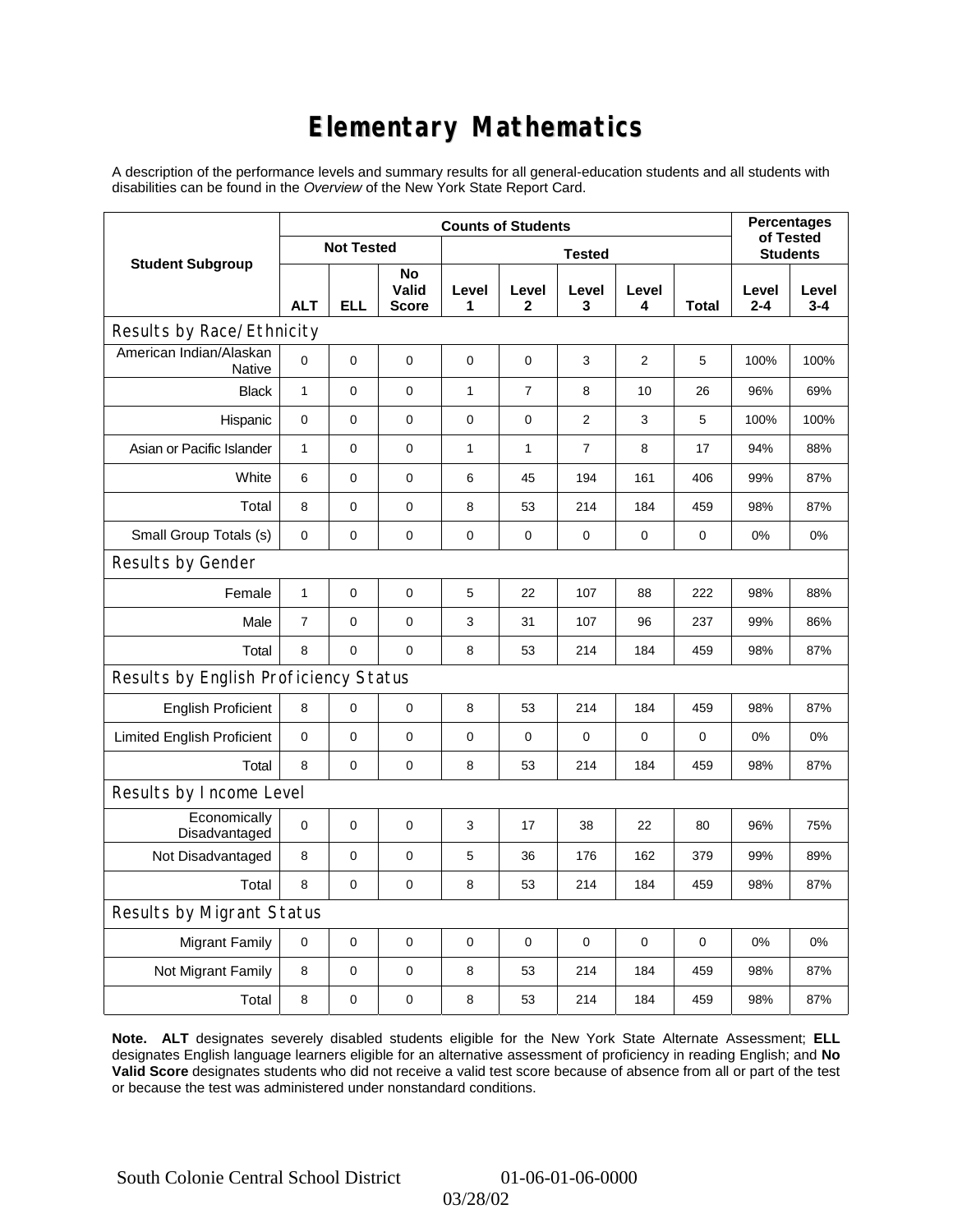## **Middle-Level English Language Arts**

A description of the performance levels and summary results for all general-education students and all students with disabilities can be found in the *Overview* of the New York State Report Card.

|                                          | <b>Counts of Students</b> |                   |                             |                |                |                |                |                 | <b>Percentages</b><br>of Tested |              |
|------------------------------------------|---------------------------|-------------------|-----------------------------|----------------|----------------|----------------|----------------|-----------------|---------------------------------|--------------|
| <b>Student Subgroup</b>                  |                           | <b>Not Tested</b> |                             |                |                |                |                | <b>Students</b> |                                 |              |
|                                          | <b>ALT</b>                | <b>ELL</b>        | No<br>Valid<br><b>Score</b> | Level<br>1     | Level<br>2     | Level<br>3     | Level<br>4     | Total           | Level<br>$2 - 4$                | Level<br>3-4 |
| Results by Race/Ethnicity                |                           |                   |                             |                |                |                |                |                 |                                 |              |
| American Indian/Alaskan<br><b>Native</b> | $\mathbf 0$               | 0                 | $\pmb{0}$                   | s              | s              | s              | s              | $\mathbf{1}$    | s                               | s            |
| <b>Black</b>                             | 0                         | 0                 | $\pmb{0}$                   | $\overline{7}$ | 10             | $\overline{2}$ | $\mathbf 0$    | 19              | 63%                             | 11%          |
| Hispanic                                 | 0                         | 0                 | 0                           | s              | $\mathbf s$    | $\mathbf s$    | s              | $\overline{7}$  | $\mathbf s$                     | s            |
| Asian or Pacific Islander                | 0                         | 0                 | $\mathbf{1}$                | $\mathbf 0$    | $\overline{2}$ | 5              | $\mathbf 0$    | $\overline{7}$  | 100%                            | 71%          |
| White                                    | 0                         | 0                 | 2                           | 34             | 159            | 209            | 33             | 435             | 92%                             | 56%          |
| Total                                    | 0                         | $\pmb{0}$         | 3                           | 42             | 175            | 218            | 34             | 469             | 91%                             | 54%          |
| Small Group Totals (s)                   | 0                         | 0                 | $\mathbf 0$                 | $\mathbf{1}$   | 4              | 2              | 1              | 8               | 88%                             | 38%          |
| Results by Gender                        |                           |                   |                             |                |                |                |                |                 |                                 |              |
| Female                                   | 0                         | 0                 | $\mathbf 0$                 | 13             | 78             | 121            | 22             | 234             | 94%                             | 61%          |
| Male                                     | $\mathbf 0$               | 0                 | 3                           | 29             | 97             | 97             | 12             | 235             | 88%                             | 46%          |
| Total                                    | 0                         | 0                 | 3                           | 42             | 175            | 218            | 34             | 469             | 91%                             | 54%          |
| Results by English Proficiency Status    |                           |                   |                             |                |                |                |                |                 |                                 |              |
| <b>English Proficient</b>                | 0                         | 0                 | $\overline{2}$              | 42             | 175            | 218            | 34             | 469             | 91%                             | 54%          |
| <b>Limited English Proficient</b>        | 0                         | 0                 | $\mathbf{1}$                | $\pmb{0}$      | $\mathbf 0$    | 0              | 0              | 0               | 0%                              | 0%           |
| Total                                    | $\mathbf 0$               | 0                 | 3                           | 42             | 175            | 218            | 34             | 469             | 91%                             | 54%          |
| Results by Income Level                  |                           |                   |                             |                |                |                |                |                 |                                 |              |
| Economically<br>Disadvantaged            | $\mathbf 0$               | 0                 | 1                           | 15             | 29             | 7              | $\overline{2}$ | 53              | 72%                             | 17%          |
| Not Disadvantaged                        | $\mathbf 0$               | 0                 | $\overline{2}$              | 27             | 146            | 211            | 32             | 416             | 94%                             | 58%          |
| Total                                    | 0                         | $\pmb{0}$         | 3                           | 42             | 175            | 218            | 34             | 469             | 91%                             | 54%          |
| Results by Migrant Status                |                           |                   |                             |                |                |                |                |                 |                                 |              |
| <b>Migrant Family</b>                    | 0                         | 0                 | $\mathbf 0$                 | 0              | $\mathbf 0$    | $\mathbf 0$    | 0              | 0               | 0%                              | 0%           |
| Not Migrant Family                       | 0                         | $\pmb{0}$         | 3                           | 42             | 175            | 218            | 34             | 469             | 91%                             | 54%          |
| Total                                    | 0                         | 0                 | 3                           | 42             | 175            | 218            | 34             | 469             | 91%                             | 54%          |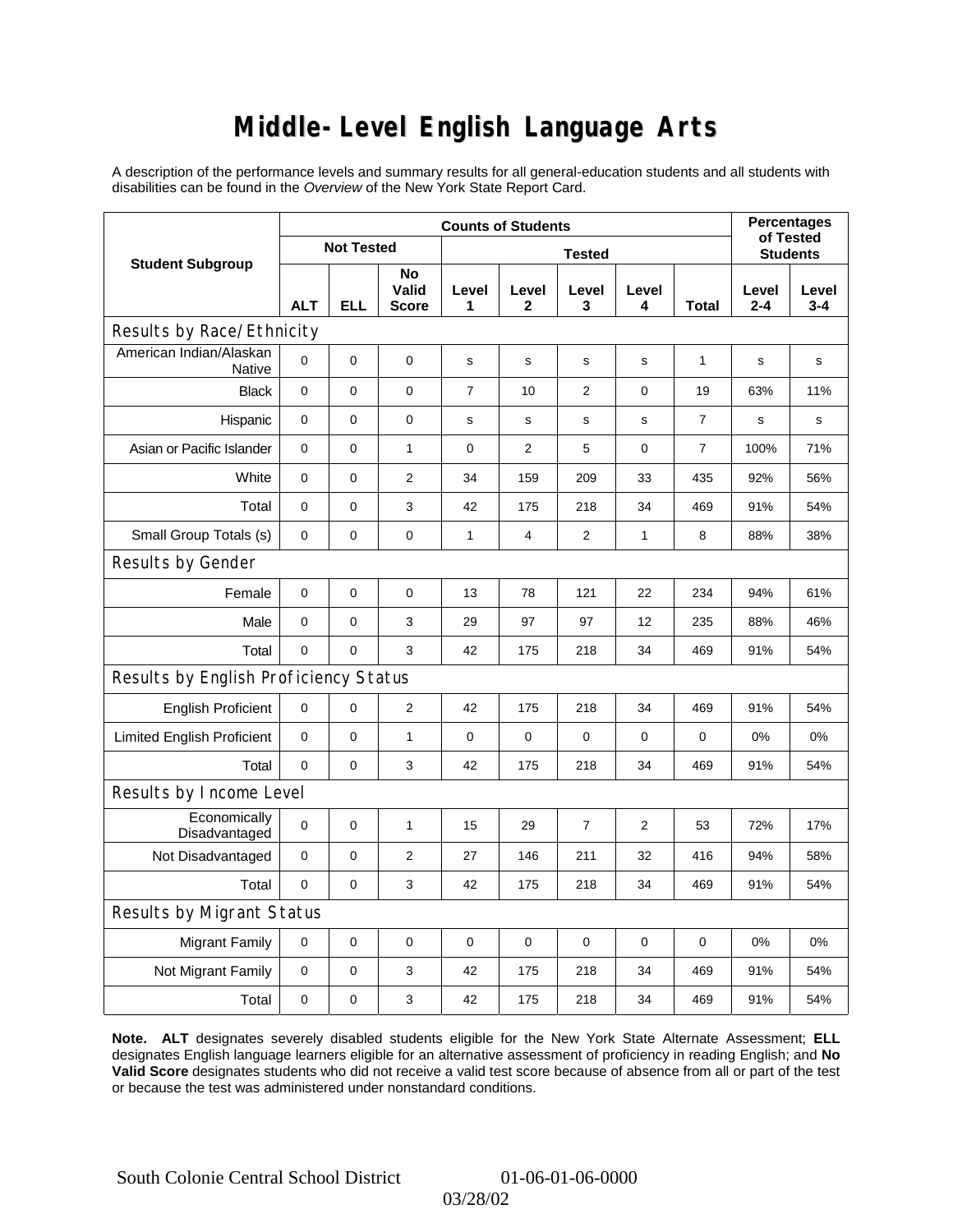### **Middle-Level Mathematics**

A description of the performance levels and summary results for all general-education students and all students with disabilities can be found in the *Overview* of the New York State Report Card.

|                                       | <b>Counts of Students</b> |                   |                             |             |                       |                 |                |                |                  | <b>Percentages</b><br>of Tested |  |
|---------------------------------------|---------------------------|-------------------|-----------------------------|-------------|-----------------------|-----------------|----------------|----------------|------------------|---------------------------------|--|
| <b>Student Subgroup</b>               |                           | <b>Not Tested</b> |                             |             |                       | <b>Students</b> |                |                |                  |                                 |  |
|                                       | <b>ALT</b>                | <b>ELL</b>        | No<br>Valid<br><b>Score</b> | Level<br>1  | Level<br>$\mathbf{2}$ | Level<br>3      | Level<br>4     | Total          | Level<br>$2 - 4$ | Level<br>$3 - 4$                |  |
| Results by Race/Ethnicity             |                           |                   |                             |             |                       |                 |                |                |                  |                                 |  |
| American Indian/Alaskan<br>Native     | $\mathbf 0$               | 0                 | $\mathbf 0$                 | s           | s                     | s               | s              | 1              | s                | s                               |  |
| <b>Black</b>                          | 0                         | 0                 | 0                           | 9           | $\overline{7}$        | 3               | 0              | 19             | 53%              | 16%                             |  |
| Hispanic                              | 0                         | 0                 | $\pmb{0}$                   | s           | s                     | S               | s              | $\overline{7}$ | s                | s                               |  |
| Asian or Pacific Islander             | $\mathbf 0$               | 0                 | $\mathbf 0$                 | 0           | 3                     | 4               | 0              | $\overline{7}$ | 100%             | 57%                             |  |
| White                                 | $\pmb{0}$                 | 0                 | $\mathbf{1}$                | 31          | 129                   | 228             | 46             | 434            | 93%              | 63%                             |  |
| Total                                 | $\mathbf 0$               | 0                 | $\mathbf{1}$                | 40          | 143                   | 237             | 48             | 468            | 91%              | 61%                             |  |
| Small Group Totals (s)                | $\mathbf 0$               | 0                 | $\mathbf 0$                 | 0           | 4                     | $\overline{2}$  | $\overline{2}$ | 8              | 100%             | 50%                             |  |
| Results by Gender                     |                           |                   |                             |             |                       |                 |                |                |                  |                                 |  |
| Female                                | $\mathbf 0$               | 0                 | 0                           | 21          | 79                    | 113             | 21             | 234            | 91%              | 57%                             |  |
| Male                                  | 0                         | 0                 | $\mathbf{1}$                | 19          | 64                    | 124             | 27             | 234            | 92%              | 65%                             |  |
| Total                                 | $\mathbf 0$               | 0                 | $\mathbf{1}$                | 40          | 143                   | 237             | 48             | 468            | 91%              | 61%                             |  |
| Results by English Proficiency Status |                           |                   |                             |             |                       |                 |                |                |                  |                                 |  |
| <b>English Proficient</b>             | $\mathbf 0$               | 0                 | $\pmb{0}$                   | 40          | 143                   | 237             | 48             | 468            | 91%              | 61%                             |  |
| <b>Limited English Proficient</b>     | 0                         | 0                 | $\mathbf{1}$                | $\mathbf 0$ | $\mathbf 0$           | $\mathbf 0$     | 0              | 0              | 0%               | 0%                              |  |
| Total                                 | $\mathbf 0$               | 0                 | 1                           | 40          | 143                   | 237             | 48             | 468            | 91%              | 61%                             |  |
| Results by Income Level               |                           |                   |                             |             |                       |                 |                |                |                  |                                 |  |
| Economically<br>Disadvantaged         | $\pmb{0}$                 | 0                 | $\mathbf 0$                 | 19          | 19                    | 13              | 2              | 53             | 64%              | 28%                             |  |
| Not Disadvantaged                     | 0                         | 0                 | $\mathbf{1}$                | 21          | 124                   | 224             | 46             | 415            | 95%              | 65%                             |  |
| Total                                 | $\mathbf 0$               | 0                 | 1                           | 40          | 143                   | 237             | 48             | 468            | 91%              | 61%                             |  |
| Results by Migrant Status             |                           |                   |                             |             |                       |                 |                |                |                  |                                 |  |
| <b>Migrant Family</b>                 | $\mathbf 0$               | 0                 | $\pmb{0}$                   | $\pmb{0}$   | $\mathbf 0$           | $\mathbf 0$     | 0              | 0              | 0%               | 0%                              |  |
| Not Migrant Family                    | $\pmb{0}$                 | 0                 | $\mathbf{1}$                | 40          | 143                   | 237             | 48             | 468            | 91%              | 61%                             |  |
| Total                                 | $\mathbf 0$               | 0                 | 1                           | 40          | 143                   | 237             | 48             | 468            | 91%              | 61%                             |  |